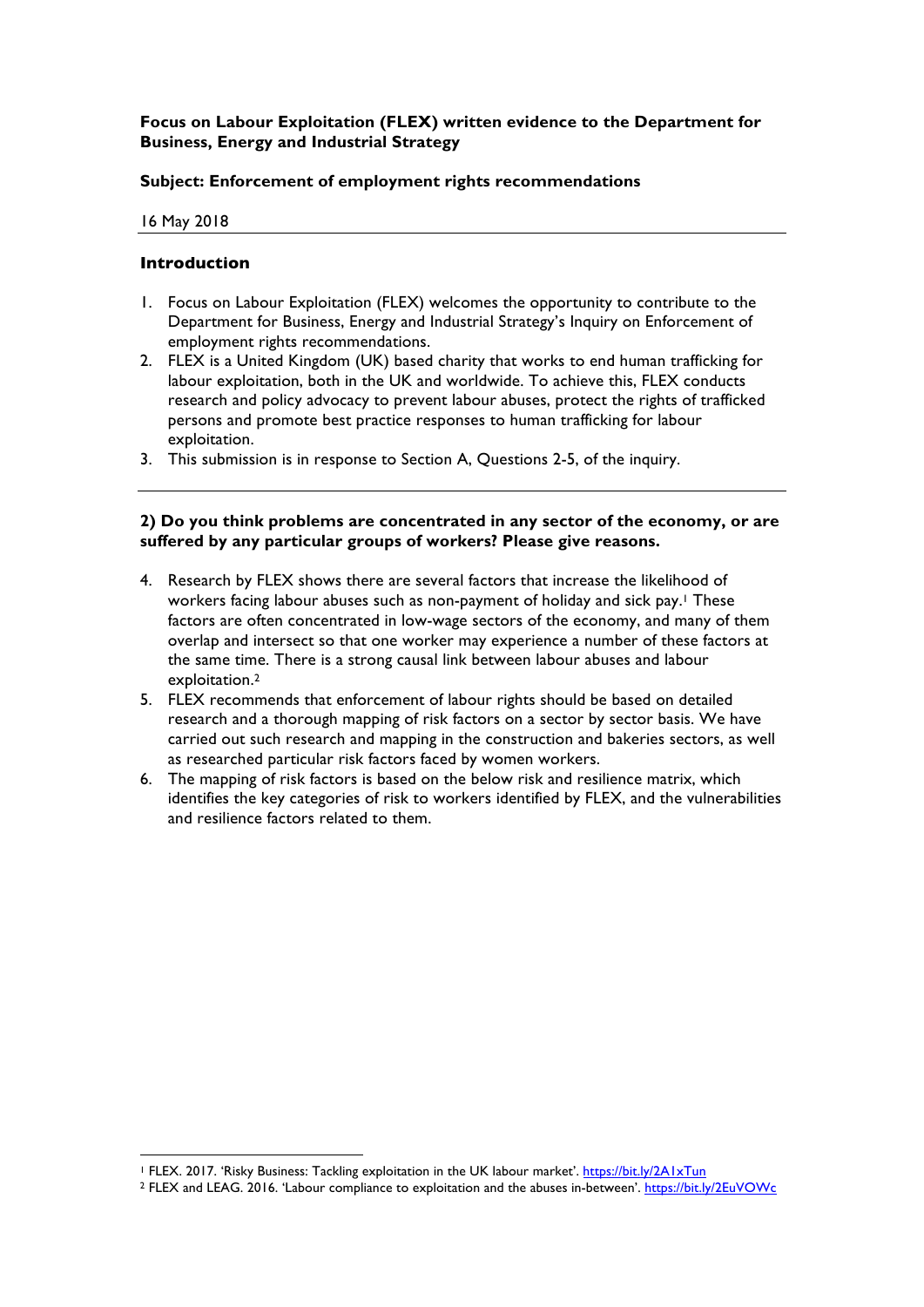| <b>CATEGORY</b>       | <b>VULNERABILITY</b>                                                                                                        | <b>RESILIENCE</b>                                                                                                          |
|-----------------------|-----------------------------------------------------------------------------------------------------------------------------|----------------------------------------------------------------------------------------------------------------------------|
| <b>Migrant status</b> | No or limited right to remain; restrictions on<br>work and access to public funds; registration<br>requirements; tied visas | <b>Right to work</b>                                                                                                       |
| Unionisation          | Non-unionised                                                                                                               | <b>Unionised</b>                                                                                                           |
| <b>Community</b>      | Limited community ties                                                                                                      | Strong community support                                                                                                   |
| Contract              | Zero hours; short hours; extensive subcon-<br>tracting                                                                      | Worker contract hours and terms<br>requirements met                                                                        |
| <b>Terms</b>          | Self-employment; agency work; part-time work                                                                                | Employee, full time                                                                                                        |
| Pay                   | Debts; deductions; mandatory unpaid time;<br>non-payment of national living wage                                            | Living wage                                                                                                                |
| <b>Treatment</b>      | Multiple, persistent labour abuses; health and<br>safety breaches; discrimination                                           | Accessible routes to remedy; worker<br>awareness of advice gateways                                                        |
| Oversight             | Deregulation; poor enforcement; prioritisation<br>of immigration control                                                    | Strong, worker-centred labour inspection and<br>enforcement; firewall between immigration<br>control and labour inspection |
| Welfare               | Homeless; destitute; no recourse to public<br>funds                                                                         | Access to benefits, housing and ongoing<br>support                                                                         |

- 7. Using the above risk matrix, FLEX's research in the **construction sector** found that the widespread use of self-employment in the sector has resulted in workers having significantly fewer rights than those employed directly by a company, including no right to statutory sick pay or paid holiday.3 The former union for workers in the construction sector, UCATT – now merged with Unite – asserts that there is a direct link between these types of employment arrangements and exploitation, and in many instances employees are not really working for themselves.4
- 8. The industry is also covered by a unique tax regime the Construction Industry Scheme (CIS) − which allows employers to deduct and send tax to HMRC directly from selfemployed workers' wages, but they do not deduct National Insurance or make National Insurance payments, which makes self-employed workers much cheaper to hire. According to UCATT, the CIS has institutionalised self-employment, as contractors register workers as self-employed to cut labour costs in order to remain competitive. This puts falsely self-employed workers at significant disadvantage in terms of rights and protections. In 2013, it was estimated that as a result of employment intermediaries facilitating false self-employment, 200,000 workers in the construction sector were wrongly designated self-employed.<sup>5</sup>
- 9. FLEX also found that migrant workers in the construction sector face challenges such as discrimination, barriers to accessing the labour market, and a lack of alternative job opportunities which can leave them reliant on insecure, poorly paid and unsafe work where they are more likely to experience labour abuses such as non-payment of holiday and sick pay. When asked whether more information on labour rights and enforcement agencies would help him and his colleagues, one interview participant said:

*"Yes, I do. Firstly, you don't know how to find a job. If you find a job, you don't know what rights you have. For example, if we are ill, the sick leave is not paid. You stay at home and nobody pays you for that. You don't have sick leave, bank holidays. We are not paid; only British citizens are."*

10. FLEX's research in the **bakeries sector** found employers using high numbers of temporary agency staff, many of whom face short-notice shift cancellations, irregular shifts and low hours. The insecurity associated with agency work, such as the possibility

<sup>&</sup>lt;sup>3</sup> FLEX. 2018. 'Shaky Foundations: Labour exploitation in London's construction sector'. https://bit.ly/2HmgP3i

<sup>4</sup> UCATT. 2011. 'The Hidden Workforce Building Britain'. p.7. https://bit.ly/2ImstyW

<sup>5</sup> UCATT. 2012. 'Employment Law Briefing: Bogus Self Employment'. p.2. https://bit.ly/2wTCKO7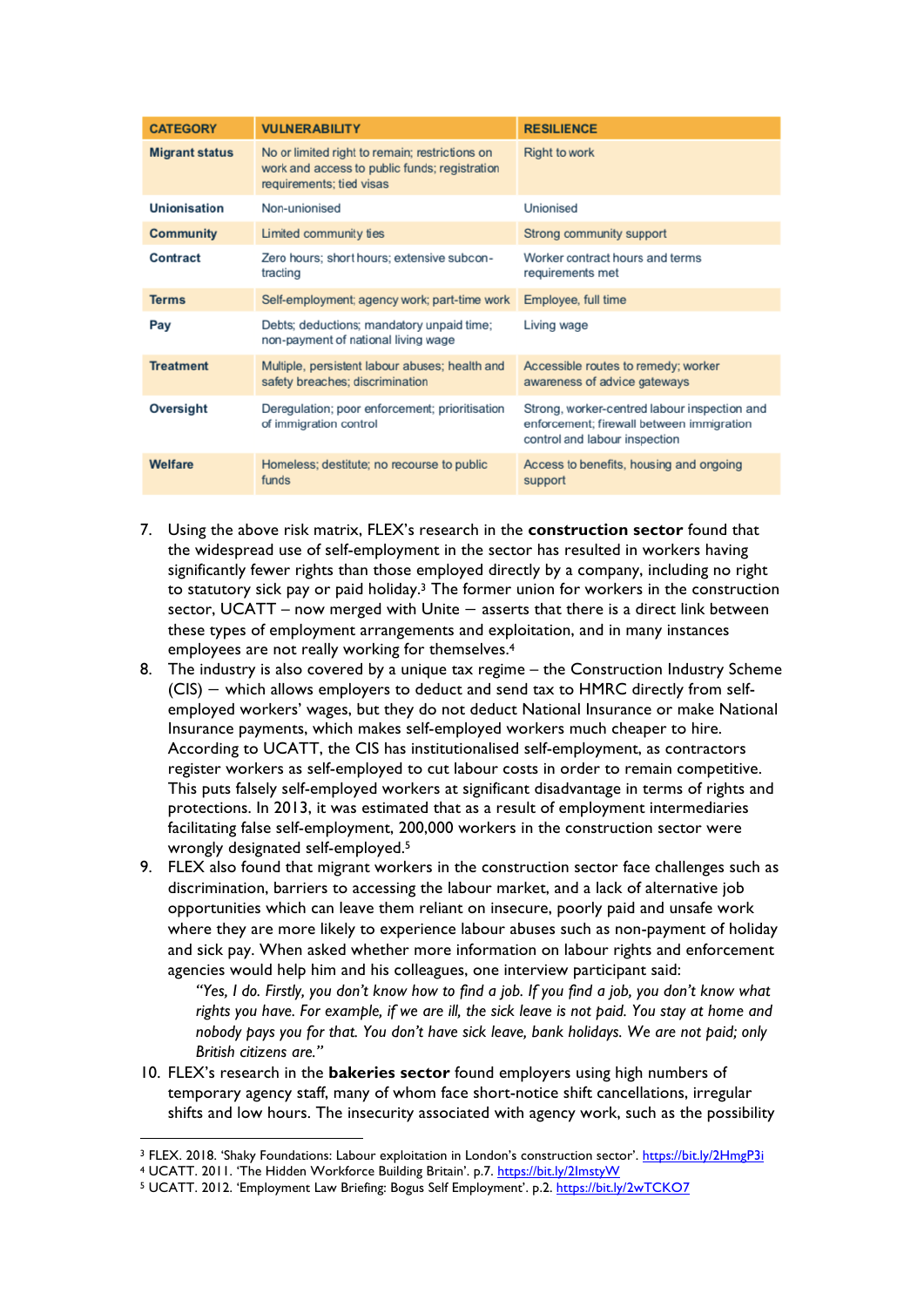of being fired without notice or reason, compounds fear and dependency, making it difficult to complain about abusive or exploitative treatment, such as non-payment of sick and holiday pay.<sup>6</sup>

- 11. FLEX also found agency workers in the bakeries sector earning less than non-agency colleagues doing the same job. Coupled with the fact that agency workers are often given fewer hours than expected, there is a strong risk of in-work poverty for such workers. In-work poverty can lead to workers accepting violations of their labour rights, as they are dependent on their low-wages for survival.
- 12. Research by FLEX and others has identified specific problems and labour abuses faced by women workers in high-risk women-dominated labour sectors such as **cleaning, care, hospitality and domestic work**.
- 13. Women are overrepresented among agency workers: women accounted for 85% of the growth in number of agency workers between 2011-2016.7 Women agency workers have reported poor conditions and treatment, including: excessive hours, pressure to work overtime, non-payment of holiday and sick pay, spurious deductions from wages, false self-employment.<sup>8</sup>
- 14. Care, hospitality and cleaning work is frequently part-time, with or without the use of zero hours contracts. In the cleaning sector 78% of work is part-time. In the hospitality sector, about half of all employment is part-time. Part-time work and flexible working arrangements can be beneficial for women workers, allowing them to combine work with family and other commitments. However, it can also cause financial hardship, uncertainty, underemployment, and the need for women to take multiple jobs to make ends meet.<sup>9</sup>
- 15. Research by Oxfam and Kalayaan into the care sector found there is an expectation that workers would not take holiday. The research also found that workers are being refused sick pay or holiday pay as a method of coercing them into being constantly on call and available to work. Most workers in the sector barely earn more than minimum wage, and are therefore unable to afford to take time off unpaid. By refusing to pay sick or holiday pay, employers can ensure that workers are always available for work.10
- 16. A report by the Equality and Human Rights Commission on the cleaning sector found that while a small number of workers reported not receiving any sick pay, or not the full amount, a significant number reported that they were paid less holiday pay than the number of days taken, or employers refused to pay for time off. Cleaning firms were found to tell workers they were not entitled to sick or holiday pay despite being permanent employees. The report found that migrant workers in particular did not query this as they were unaware of their holiday or sick pay entitlements.<sup>11</sup>

# **3) What barriers do you think are faced by individuals seeking to ensure they receive these payments?**

17. **Poverty wages.** Poverty is one of the main barriers preventing workers from addressing abuses. Where workers are in poverty, they are less likely to complain for fear of losing the little money they have to survive. Participants in a study by FLEX and the Labour Exploitation Advisory Group (LEAG) spoke of cases of workers suffering labour abuse and even victims of exploitation who, having accessed advice about what

9 FLEX. 2017. 'Risky Business: Tackling exploitation in the UK labour market'. https://bit.ly/2A1xTun <sup>10</sup> Oxfam. 2009. Who Cares? 'How best to protect UK care workers employed through agencies and gangmasters from exploitation.' https://bit.ly/2L5D0N1

 $6$  FLEX. 2017. 'Risky Business: Tackling exploitation in the UK labour market'. https://bit.ly/2A1xTun <sup>7</sup> Resolution Foundation, 2016. Secret Agents: Agency workers in the new world of work, p.27. Available at http://www.resolutionfoundation.org/app/up-loads/2016/12/Secret-Agents.pdf

<sup>8</sup> Oxfam. 2009. Who Cares? How best to protect UK care workers employed through agencies and gangmasters from exploitation, p.2 https://bit.ly/2L5D0N1

<sup>11</sup> Equality and Human Rights Commission. 2014. 'The invisible workforce: Employment practices in the cleaning sector'. https://bit.ly/2rLVM36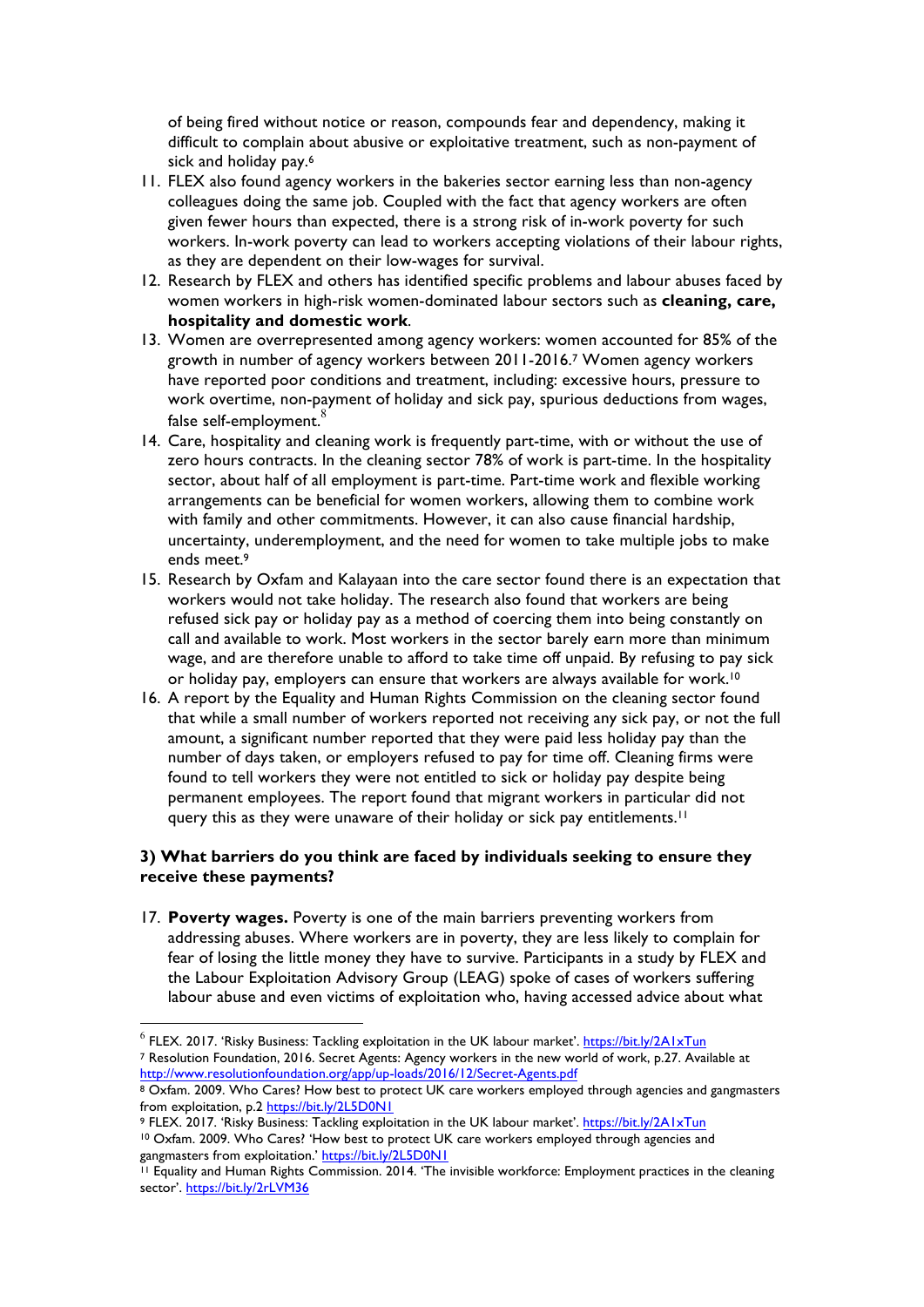could be done, chose not to pursue remedies as they were too afraid of losing employment upon which they were reliant for survival.<sup>12</sup> This level of financial vulnerability, which can be exacerbated by very low wages or withholding of wages, was thought to open the door to further exploitation. Where survival is more urgent than remedy, workers have no option but to endure abuse and therefore employers can get away with more exploitative practices without fear of reprisal.

- 18. **Confusion and lack of clarity around employment rights and entitlements**. LEAG members have also found that many of the people they encounter who have suffered labour abuses or exploitation do not know their labour rights or what they should expect of their employers.13 This may mean that they accept low-level abuse, which can develop into more severe exploitation. It also means that even if they suspect something is wrong, they are not equipped to challenge it.
- 19. **Not knowing where to report or seek help.** Where workers know they are being abused and wish to report, not knowing where to complain to and how to enforce their rights is a barrier. This may be because they don't know who they work for, or because they don't know what mechanisms are available for reporting.
- 20. According to Citizens Advice, who helped 380,000 people with employment-related enquiries in 2015-2016:

*options for enforcing rights have become less accessible, with ... a confusing and often poorlyresourced set of enforcement bodies, including HMRC, Acas, GLAA and EASI. This leaves many workers unaware of, unsure about, or unable to enforce their rights.14*

- 21. **Long employment chains.** Subcontracting models which create long employment chains have been identified by LEAG as a key driver of exploitation in certain sectors, particularly construction and cleaning.15 As many workers do not know by whom they are ultimately employed they are unsure of where they can complain if there are problems. Lack of accountability within subcontracting models is a major issue; primary contractors are able to deny knowledge of or responsibility for abuse, and often do not know who is working for them. One LEAG member mentioned a case of a group of cleaners working at a high street retailer who were contracted through a recruitment agency and did not receive their holiday entitlements but instead had their timesheets altered. When they approached their manager, they were dismissed and told that it was the recruitment agency's responsibility.
- 22. The construction industry's reliance on often complex **subcontracting** arrangements has de-centralised both control and oversight by creating multiple layers of contracting and subcontracting at the same site. This means that a large national building company may be in charge of the site and establishing subcontracting agreements, but will have little oversight over working conditions for those working for subcontractors.
- 23. When responsibility for working conditions is obscured by layers of subcontracting and mechanisms for remedying abuse are unclear, workers are left with little recourse to address problems and claim their rights. Long subcontracting chains, often combined with use of agencies and umbrella companies, can mean that workers don't know who their employer is or who is ultimately responsible for a construction site or project, which makes it extremely difficult to take an employment case or seek enforcement of rights.
- 24. **Fear of immigration authorities** is a major barrier to reporting for both undocumented and documented migrant workers – the latter often being unaware or insecure in their migration status. The threat of reporting to police or immigration authorities is routinely used by unscrupulous employers to hold workers in abusive

 $\overline{a}$ 

<sup>12</sup> FLEX and LEAG. 2016. 'Labour compliance to exploitation and the abuses in-between'. https://bit.ly/2EuVOWc

<sup>&</sup>lt;sup>13</sup> *Ibid.*<br><sup>14</sup> Citizen's Advice, 2017, 'How can job security exist in the modern world of work?'

<sup>15</sup> FLEX and LEAG. 2016. 'Labour compliance to exploitation and the abuses in-between'. https://bit.ly/2EuVOWc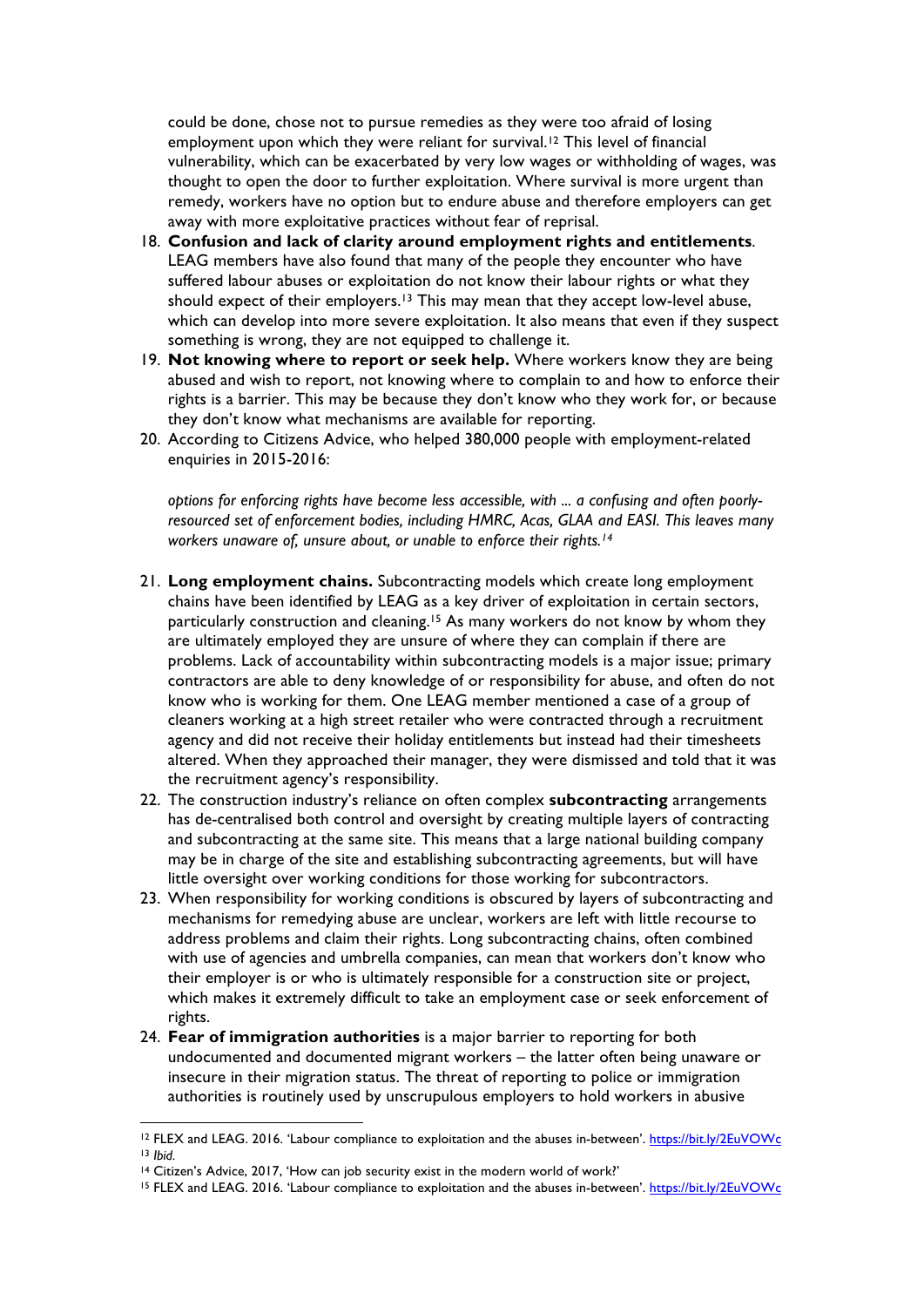situations. Even if the threat does not come directly from the employer, undocumented workers often will not report abuse as they are afraid of coming to the attention of authorities and being deported.<sup>16</sup>

- 25. **Long waiting times for cases to be processed**. FLEX has heard evidence that cases of non-payment of minimum wage referred to HMRC can take up to two years to complete, and that many workers choose not to report as a result.<sup>17</sup>
- 26. **Lack of suitable advice for migrant workers.** While advice gateways exist for information on work-related issues, several of these are not accessible or suitable for migrant workers. For example, the Labour Exploitation Advisory Group has found that the Advisory, Conciliation and Arbitration Service (ACAS) helpline service is inaccessible to those with little understanding of the system and poor English language skills.
- 27. **Gender.** Women are overrepresented in precarious, low-wage work. Womendominated sectors such as care, hospitality and cleaning are characterised by low pay, non-standard/precarious contracts (part-time, zero-hours, agency work), and low rates of unionisation. These factors combine to make it more likely that women will experience non-payment of holiday and sick pay, and make it more difficult for women to complain about such abuses for fear of losing work altogether.
- 28. Women also face barriers in accessing employment rights due to their need to provide and care for others. Approximately 66% of single parents are in work, the vast majority of whom are women.18 Where a family depends upon a woman's employment for survival, her ability to leave or challenge abusive working conditions is likely to be significantly reduced. In these cases, the danger of losing employment, or even a reduction of hours, as a result of complaining may be too significant to risk making a complaint. As one hotel worker said, "I asked for a paid break... and the next day I was sent home and told there was no work. You soon learn."<sup>19</sup>
- 29. **Low or no rates of unionisation.** Unions provide members with information on their rights, as well as mechanisms by which to exercise them, and low unionisation – or even awareness of unions – leaves workers without support to access labour market protections.
- 30. In most non-professional sectors, men are more likely to be union members than women, and amongst part-time workers, most of whom are women, union membership is low. The highly feminised sectors of cleaning,  $20$  hospitality, domestic work, and care $21$ have low rates of union membership, particularly for low-level workers in those sectors. In the hotel sector only 4% of workers are represented by a trade union, $22$  and attempts to unionise can lead to outsourcing, job cuts and other repercussions.

# **4) What would be the advantages and disadvantages for businesses of state enforcement in these areas?**

- 31. The key advantage for businesses of state enforcement is that it helps create a level playing field that ensures those employers who respect their workers' employment rights and entitlements are not undercut by unscrupulous operators.
- 32. Enforcement should be based on partnership working to prevent abuses, rather raids or other heavy-handed state enforcement that can damage relationships within supply

 $\overline{a}$ 

<sup>16</sup> *Ibid.*

<sup>17</sup> FLEX interview with migrant support worker. 2017. 'Risky Business: Tackling exploitation in the UK labour market'. https://bit.ly/2A1xTun

<sup>18</sup> See https://gingerbread.org.uk/content/365/Statistics

<sup>19</sup> Yvonne Roberts. 2015. The Guardian. 'Britain's hotel workers – bullied, underpaid and with few rights' https://bit.ly/2nf4yqK

<sup>&</sup>lt;sup>20</sup> Eurofound. 2012. 'UK: The representatives of trade unions and employer associations in the cleaning activities sector'. <u>https://bit.ly/2L7lQyu</u><br><sup>21</sup> Kristy McGregor. 2011. Community Care. 'Alarm over lack of union membership among care workers'.

https://bit.ly/2KouK9x

<sup>22</sup> Alex Balch and Glynn Rankin,. 2014. 'Facilitating Corporate Social Responsibility in the Field of Human Trafficking: The Hotel Sector in the UK'. p.24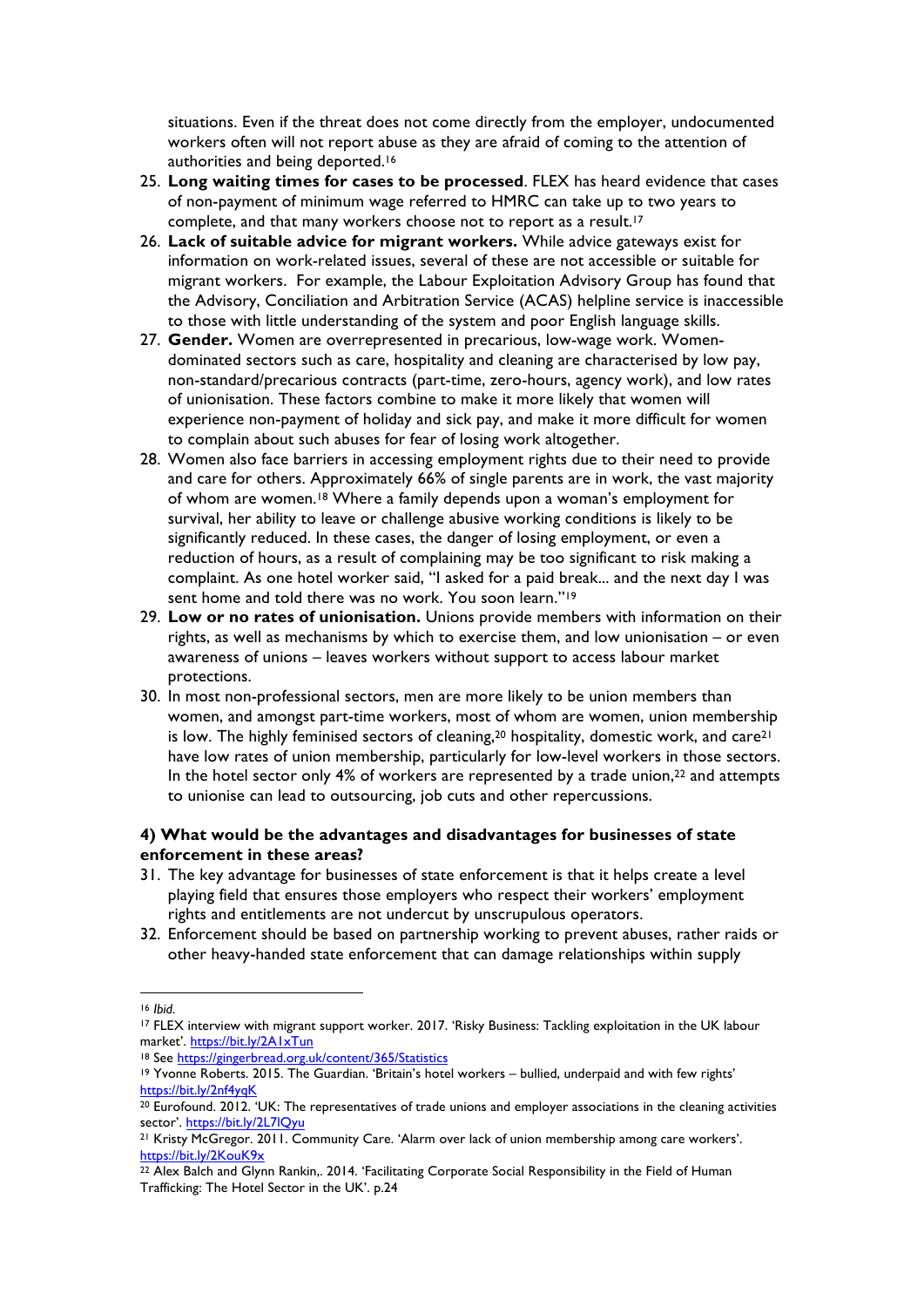chains and break relationships of trust that enable businesses to monitor compliance throughout their supply chain.

- 33. The intelligence-led licensing regime of the GLAA is a good example of a collaborative and proactive enforcement process that has helped to prevent exploitation and to ensure trust is maintained.
- 34. Those businesses who rely on abusive employment practices, such as non-payment of holiday and sick pay, or use falsely self-employed workers to cut costs, will rightly be disadvantaged by state enforcement.

# **5) What other measures, if any, could government take to encourage workers to raise concerns over these rights with their employer or the state?**

- 35. **Establish Memoranda of Understanding (MOU) between immigration control and essential services, including labour inspectorates and the police.**  Confusion between immigration control and labour inspection means that migrant workers, irrespective of their immigration status, are often too afraid to report workplace abuses. In order to make sure migrant workers can come forward, memoranda of understanding should be used to establish a clear separation between immigration enforcement activities and the provision of essential services.
- 36. Some good examples of such agreements already exist. For example, at the city level, Amsterdam has adopted a programme called 'Everyone's Police', which enables undocumented migrants to report crimes and abuses without the fear of criminalisation. In 2016, a safe reporting policy based on the Amsterdam model was rolled out nationwide to build trust and to encourage undocumented residents to report crimes.23 This policy enables the police to do their work more effectively and allows the State to access information about weaknesses in the labour market.
- 37. In the USA there is an MOU between the Department of Labor and the Department of Homeland Security. The purpose of this MOU is to ensure that immigration control does not interfere with the protection of workers' rights. For example, when the Wages and Hours Directorate investigates cases of unpaid wages they must not ask for immigration documents. The clear separation of roles, and the fact that workers' rights are protected in the USA regardless of immigration status, prevents retaliation and intimidation by employers who threaten to report undocumented workers when exercising their labour rights.<sup>24</sup>
- 38. **Establish joint and several liability for the payment of wages, holiday and sick pay, and other entitlements.** Joint liability regimes impose shared or ultimate liability for labour rights and other regulatory breaches on entities higher up the supply chain. Such regimes already exist in a variety of forms throughout Europe, including Austria, Belgium, Finland, France, Germany, Italy, the Netherlands and Spain, and in numerous non-European jurisdictions, including the United States, the Philippines and Argentina. Currently there is no system for joint liability for wages, sick pay or holiday entitlements in the UK. Many workers are unable to pursue claims against their direct employer due to the employer's insolvency or difficulties in identifying or locating the employer. This is common for instance in sectors such as construction, characterised by long supply chains and subcontracting arrangements.
- 39. Joint liability regimes operate to overcome the dilution of responsibility and deterioration of working conditions that occurs in labour supply chains involving significant subcontracting. In each of the above-mentioned countries, joint liability regimes were introduced to address gaps in accountability and barriers to enforcement that arise when companies outsource some or all of their labour. In most cases the

 $\overline{a}$ <sup>23</sup> PICUM. 2017. '"Firewall": A tool for safeguarding fundamental rights of undocumented migrants'. https://bit.ly/2Gn7beX

<sup>24</sup> National Employment Law Project and National Immigration Law Center. 2011. 'Immigration and Labor Enforcement in The Workplace: The Revised DOL-DHS Memorandum of Understanding'. https://bit.ly/2rM1kud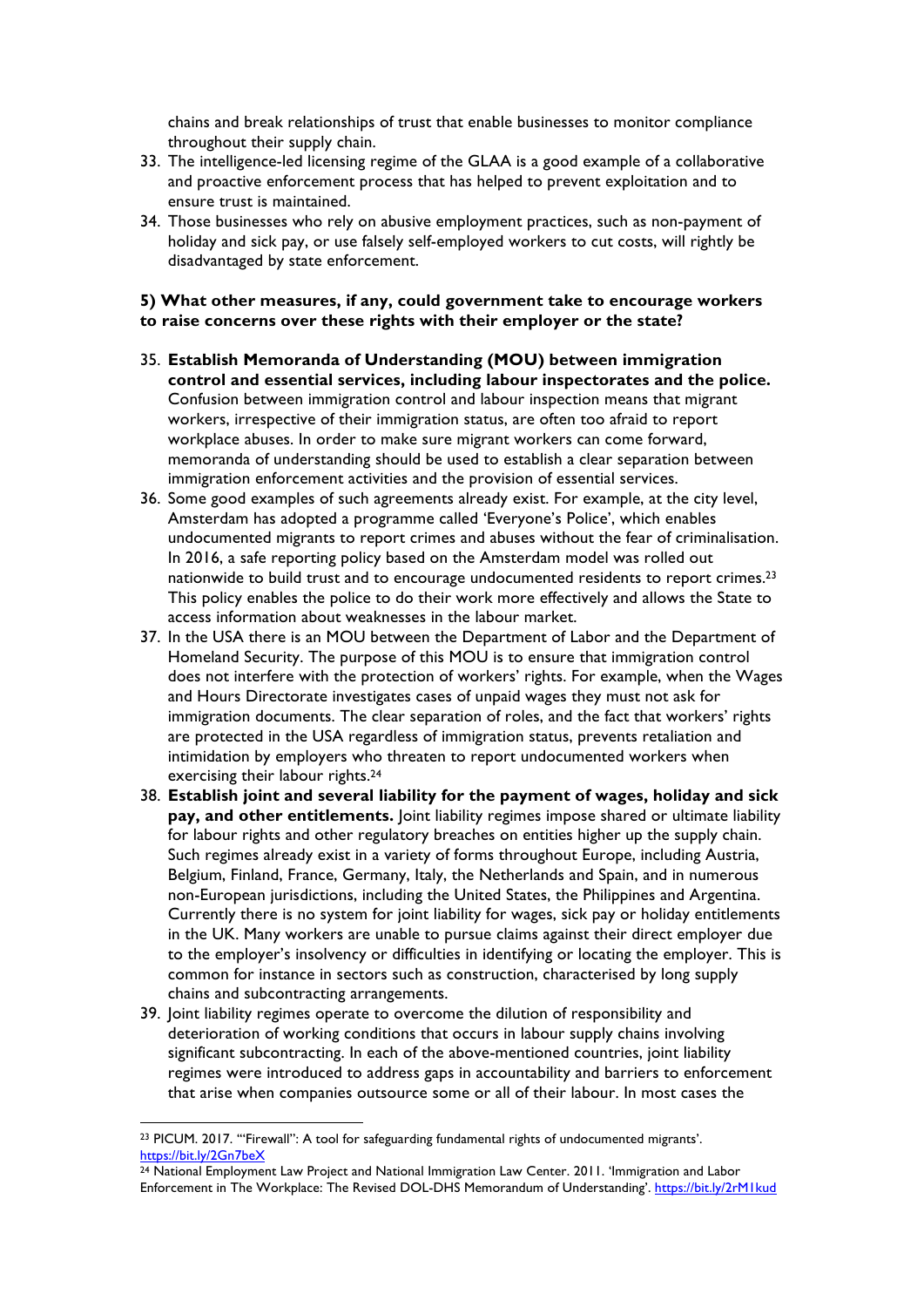regulations were introduced against a background of employers failing in their obligations and employees suffering abuses of their rights, either in particular sectors or in general throughout the labour market. The regulations also have the secondary aim of securing required payments into tax systems and social security schemes.<sup>25</sup>

- 40. Joint liability regimes may also be targeted at a specific sector, or at specific types of employees. In most cases, the regulations will cover all temporary and agency workers, though in some countries (e.g. Spain and Austria) the scope is much broader to include all workers, and in other countries legislation particularly addresses the duties towards undocumented workers. In at least 13 EU countries there are specific regimes to cover workers in the construction sector, where particular issues with subcontracting exist.<sup>26</sup>
- 41. The Director of Labour Market Enforcement has recently recommended that joint responsibility measures be introduced in the UK. Joint responsibility is not as strong as joint liability (financial penalties will not apply to the brand at the top of the supply chain), but it does go some way in addressing the dissolution of responsibility in subcontracting arrangements. The recommendation states that, where non-compliance is found in a supply chain, follow-up action should be taken by enforcement agencies in conjunction with the band name and supplier in private to correct the infringements. Failure to correct could result in public naming of both brand name and supplier.<sup>27</sup>
- 42. **Establish a centralised helpline under the office of the Director of Labour Market Enforcement.** While the provision of advice and reporting of non-compliance in the UK are placed within separate agencies, including Acas, GLAA, the Modern Slavery Helpline and HMRC, in several countries, including the Netherlands and Canada, these activities fall under the remit of the national labour inspectorate. FLEX recommends that the establishment of a centralised helpline under the office of the Director of Labour Market Enforcement is considered. As mentioned, some vulnerable workers are discouraged from seeking advice from Acas due to the helpline's inability to address their concerns. FLEX finds Acas to be a valuable source of information for workers, but considers that a centralised helpline allowing for complaints against an employer to be raised directly, would provide a more practical solution for vulnerable workers.
- 43. **Make subcontracting models more transparent.** Lack of accountability and transparency within labour subcontracting structures has been identified as a key driver of exploitation, as workers don't know who they are working for and employers are unaware of abuses happening within their supply chains.28 In order to address this problem, employment agencies should be made responsible for providing clear information on workers' employers and the complaints mechanisms available.
- 44. **Increase pro-active labour inspections.** The ILO regards proactive inspection of workplaces as a core activity of labour inspectorates for the prevention of exploitation.29 According to the World Bank, inspectorates should 'aim for a goal of 60 percent proactive inspections, and 40 percent reactive (accidents, complaints) based on an application of risk prioritization towards highest risk workplaces'.30
- 45. Proactive inspections targeting high-risk sectors of the labour market, particularly when combined with powers to enforce penalties immediately, can provide a strong disincentive to non-compliance for businesses, as well as enabling the detection of violations before they develop into severe exploitation. However, the UK currently lags far behind many of its European counterparts, as the Migration Advisory Committee has

 $\overline{a}$ 

<sup>25</sup> European Foundation for the Improvement of Living and Working Conditions. 2008. 'Liability in Subcontracting Processes in the European construction sector: Spain'. p.11. https://bit.ly/2INDo4s

<sup>&</sup>lt;sup>26</sup> Yves Jorens, Saskia Peters and Mijke Houwerzijl. 2012. 'Study on the protection of workers' rights in subcontracting processes in the European Union'. p.37-44. https://bit.ly/2llT8fh<br><sup>27</sup> DLME. 2018. 'UK labour market enforcement strategy 2018 to 2019'. https://bit.ly/2Ibr8XX

<sup>28</sup> FLEX and LEAG. 2016. 'Labour compliance to exploitation and the abuses in-between'. https://bit.ly/2EuVOWc <sup>29</sup> International Labour Organisation. 2010. 'Labour inspection: what it is and what it does'. https://bit.ly/2ln4QXe <sup>30</sup> The World Bank. 2011. 'International Experiences in Reforming Labour Inspection Services'. p.3.

https://bit.ly/2IlT13l